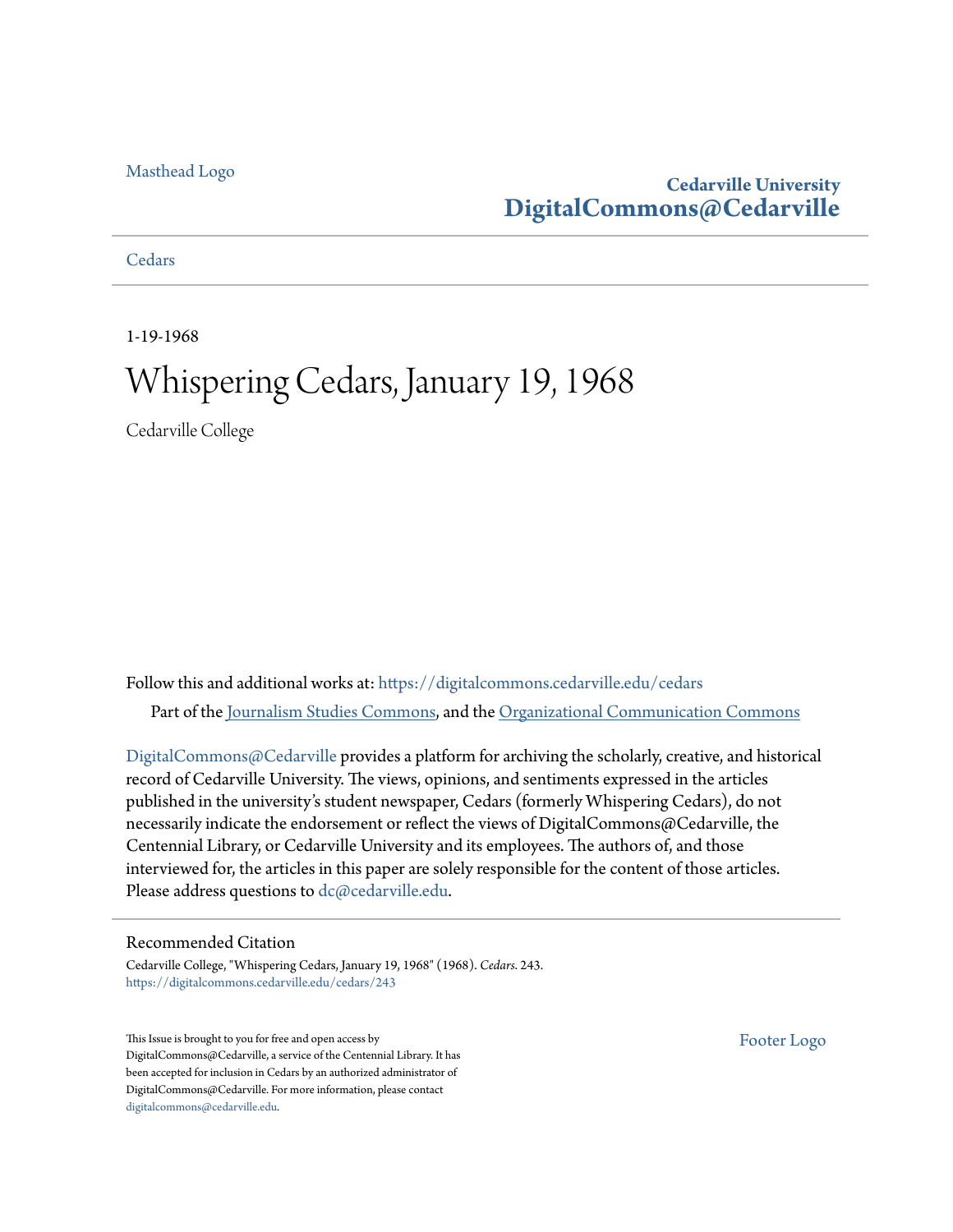# WHISPERING GEDARS

Volume 19, Number 1 **Cedarville College, Cedarville, Ohio** Friday, January 19, 1968

## **Lynette Marsh Chosen A Sweetheart**

## Job Placement Aids Students

#### By EDDIE PHILLIPS

After graduation, what  $$ and where? These are questions that every Cedarville student faces and that many find difficult to answer with certainty. Realizing this difficulty, Cedarville administrators have established a Job Placement Service to help students contact employers.

At present, this service applies only to elementary education majors, according to C. B. Hurst, Registrar, although Dean Mcintosh has helped a few men find positions as pastors or as directors of Christian Education.

### *Dr. G. Arbaugh To Visit Campus*

Dr. George Arbaugh, Cedarville's North Central Consultant on matters related to accreditation will be making another routine visit on Wednesday, January 24. He will meet with the administration, faculty, and students during his visit. Aspects of the college program that need to be studied and improved will be discussed at that time, plus suggestions for improving the school will be given.

This will be the fifth visit of Dr. Arbaugh since he became our North Central Consultant in 1965.

#### U.S. Loans Open to Pupils

We're now listed in "The Directory of Higher Education." This publication, produced by the U.S. Office of Education, is sent to the financial concerns across the nation. As a result of this, our students can obtain financial assistance through government loans and aid programs.

C. C. has been trying to ge<sup>t</sup> listed for some time. Last December word came that we were listed because three universities had been willing to state that they accepted our credits as if comingfrom accredited institutions.

The directory is sent to banking institutions and employers. Many corporations will match employee gifts to colleges if the receiving institution is listed in the directory. Most of the colleges are listed on the basis of regional accreditation.

The placement service has two phases. First, the Registrar's office makes arrangements for representatives from public schools or Christian day schools to visit the campus, then runs an announcement a few days in advance so that students have an opportunity to request interviews. Secondly, the service prepares placement file forms which become a part of the student's permanent file. A transcript of this is provided free for the first placement, but a \$1 charge is made for each following transcript.

Dean Thomas Loper stated that Cedarville is planning to expand the service to other fields in the future to benefit more students, since businessmen are takingincreasing interest in our graduates. This year there are four ways students may be helped. First, is the SRA Job Vocational Box and Job Aptitude tests which will be given on demand. Second, a vocational film will be shown once a month on different topics. The third item is <sup>a</sup>survey sheet which will be distributed to discover what particular fields students are interested in.

> The station operates on an<sup>-</sup> increased schedule of 7 a.m. to midnight each day Monday through Friday and 8 a.m. to midnight Saturday and Sunday. The new programming has been picked up as far away as Allegan, Michigan, 275 miles north and is reaching a growing audience in Southwestern Ohio.

 The fourth activity will be a Careers Day this spring, based on the results of the survey. Dean Loper stated that several businessmen will be invited to give talks, show films, and set up displays for their particular fields. Emphasis will be made on Christian organizations or Christian men from other organizations. Opportunity will be provided for students to sign upforinterviews with these representatives.

#### Wage Raised to \$1.15

Starting February 1, 1968, the minimum wage for college students will be \$1.15 per hour, a \$.15 increase over last year's minimum wage. This was brought about by the Fair Labor Standards Act of 1966. Prior to this act the college students had been exempt from minimum wage laws. On February 1, 1969, the minimum wage will be increased to *\$1.20;* on February 1, 1970, the minimum wage will be \$1.45; on February 1 of 1971 the minimum wage will be increased to \$1.60.



## WCDR Outlay Area Increased

The candidates were nominated by AX members from the Junior class, with the men looking for those qualities that constitute the "ideal girl." The nominees were introduced to the group at an informal ice cream reception held last Thursday. Voting took place by secret ballot following the meeting. Lynette commented that she was "surprised, but very happy" when her name was called, and added that she thought her nervousness during the reception "was worth it."



New bathtub record set by 40 people.

Growing from 10 watts to 3,650 watts in a four year period, WCDR-FM on the Cedarville campus has begun a new outsearch into the surrounding cities of Dayton, Springfield, and Xenia.

## Turnover Decreased

The turnover of students for the first quarter of this year has shown a total change less than for any previous between terms period. Student enrollment decreased by 12 and stands now at 810. The flux of students falls into two categories: (1) returning and new students, and (2) dismissed and withdrawingstudents.

This year's Miracle is under the direction of Editor Diane Chaffe, and assistant editor Diana Hutchinson with Dr. Baumann as their advisor. Each general section has an editor to facilitate<br>production. They include:  $\frac{1}{2}$ photography  $\frac{1}{2}$  Jon Brown,  $\frac{1}{2}$ copy — Patti France, lay-<br>out — Janet Phenix,woman's sports — Kathy Spencer, men's sports --- John Watson, and financial manager David Chumbler. Although the theme is not revealed, the general format will be that of a diary following events in a time sequence. Still needed is someone to help with the cover design and anyone inter es t e d should contact ·Diane. Diane feels she has an enthusiastic and hard-working staff this year and hopes to attain a yearbook which the students will be proud of and that will represent our school well.

 In the first group are those students who have either been dismissed or withdrawn for one reason or another and who have now made their way back to Cedarville. Also in this category are those who have transferred to Cedarville from another school or who are new college students. As most have noticed, there are quite a few new faces on campus this quarter. In the second category are those students who have withdrawn for some reason. Some h ave been dismissed for academic or disciplinary reasons. Others have transferred, completed their undergraduate program, or due to lack of funds were unable to return. Then, too, there are always those who think the state of matrimony more desirable than the "carefree" status of the student.

Programming includes easy to listen to music such as classical and sacred music interspersed with news, sports, special events, and special-interest programs. The major thrust of the station is to provide information, entertainment, and Christian emphasis in a well-organized and structured format.

The station has adopted the theme, "Sound of the World's Beautiful Music" as its broadcast format.

News reporting, under the direction of Gary Taylor, <sup>a</sup> junior at Cedarville, has expanded this year to include local events, road conditions, police reports, and news of servicemen. Newscasts are given at five minutes of the hour throughout the day with <sup>a</sup>major wrap-up of news and sports each evening at 6 p.m. The backbone of this station is its manager, Mr. Paul Gathany, a faculty member who holds a first class engineer's license and directs the staff. An important feature of the station's programming is its on-the-spot coverage ofYellowjacket sports events at home and away.

The station is especially unique in that it is staffed totally by students who work

CONTINUED ON PAGE 3

#### By EDDIE PHILLIPS

The men of Alpha Chi revealed their choice for Sweetheart at the half time of the basketball game January 13. Miss Lynette Marsh received a crown and a kiss from AX president Jim Phipps to<br>strains of "The Sweetheart of Alpha Chi" by the Choralaires. As Sweetheart, she will be hostess for both the Alpha Chi Talent Nite February 2 and the Alpha Chi Banquet next fall. She will also reign as Cedar Queen over the Cedar Day activities May 11 with her court composed of Miss Carol Hare, Miss Darlene Fitch, and Miss Roxanne Butler.

Lyneete is a business education major, minoring in Bible, who plans to beasecondary ed. teacher following graduation. For relaxation, she enjoys sewing and watching and participating in sports. She finds opportunity for both in WRA. She comes from Corry, Pennsylvania where she has two sisters and a brother. Her father is <sup>a</sup>mail-carrier, while her mother is a secretary.

## *'Miracle' Created*

#### By JAN PHENIX

Down in the depths of the Administration Building to the left of the pop machine is <sup>a</sup>small decrepit room known as the yearbook office, or the "Miracle Room." Here many hours are being spent producing the 1968 annual.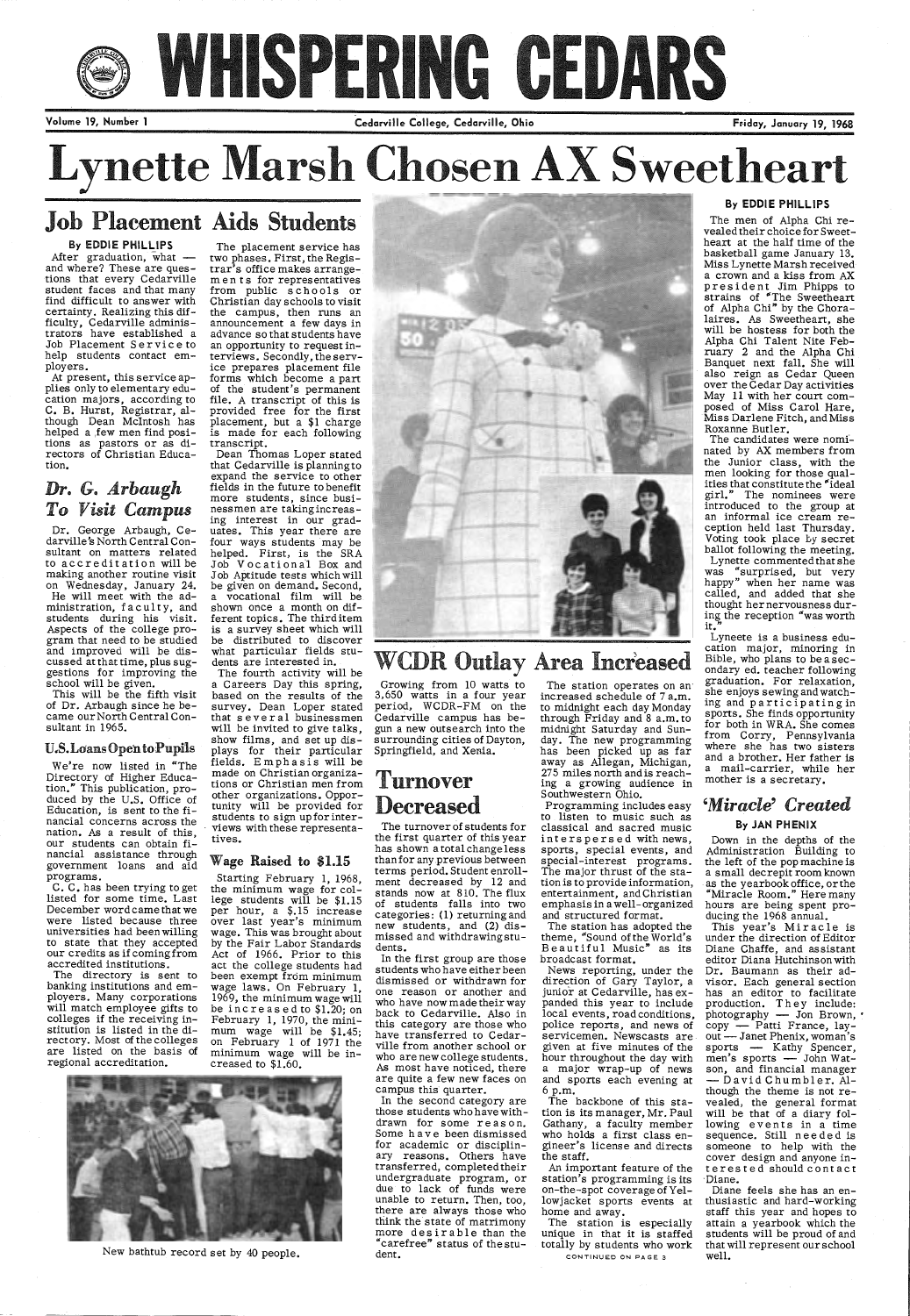## Page 2'

When the youth of America cry out becausethey are misunderstood, they are crying the truth. The calloused, cynical grown-ups, parents, professors, and ministers don't know what to do with the "younger generation." They say that we're hopeless, and we retaliate by saying, "Yes, we are hopeless." There is no reason to look forward to growing up and taking over a world which knows nothing but hate, crime, and war; a world which laughs at our tears, scorns our sensitivity, then condemns our sincerity when we swear to change the ugliness which we are to inherit.

What is the answer? How do we learn to live in the only world which is available to us? How does idealism fit into a world of poverty, filth, and death? Is it possible to live in such an environment without ourselves taking up the leperous habits of our parents?

## Editorial Accept It!

The answer is so simple that we all too often over look the easiest solution. You see, idealism is out of place in our world. We must forget the grade school days when we were told of love and brotherhood. The world has not been painted red, white, and blue, and philanthropy died with Andrew Carnegie. We cannot simply refuse to cooperate, because we do not agree with the methods in vogue in our society. Our generation has too many Henry David Thoreaus, and not enough Ralph Waldo Emersons. We should fight it, by all means, but before we can fight effectively, we must infiltrate the ranks, then sow our seeds of change once inside. Starry-eyed, ivy league idealism must be pasted in the scrap-book with iast year's homecoming program. We don't have to accept the world the way it is, but if we want to survive, we \_do have to adjust to it and live in it, and become familiar enough with it so that we know the weak links which can be broken most easily.

As we become adults, we put away fairies and goblins, and we read newspapers instead of fiction novels. We're too old now to hide our faces in mother's skirt or to stick our tongue out at the dirty old man. Now the dirty old man is our neighbor or our boss, and we must submit to him when everything inside us cries for us to rebel. Our idealism will only be of value to our society when it has grown a hard shell around it which can prevent it from being shattered when we attack the seamy, putrid alleys of life. As long as we wrap our idealism in paper of innocence, and tie the package with a ribbon of naivete, we'll all be nothing but catchers in the rye.

| WHISPERING CEDARS is a publication of campus<br>events and student opinion for Cedarville College, pub-<br>lished semimonthly. |                                                                                                |
|--------------------------------------------------------------------------------------------------------------------------------|------------------------------------------------------------------------------------------------|
| Editor:<br>Sports Editor:<br>Assistant Editor:<br>Circulation Manager: Bev Carlson<br>Staff:                                   | Deborah Bush<br>Mike Woodend <sup>{</sup><br>Dawn Myers<br>Dave Haffey, Becky Sharp, Mar-      |
|                                                                                                                                | garet Brewer, Don Connelly,<br>Debbie Rouch, Bob Allen, Janet<br>Phenix, Edith Phillips, Becky |
|                                                                                                                                | Sharp, Connie O'Shell, Patti<br>France, Kathy Spencer, Gail                                    |
|                                                                                                                                | Sears, Rich Mitchell, Byron<br>Shearer, T. I. Evans.                                           |
| Art:                                                                                                                           | Bruce Shephard, Connie Aueritt                                                                 |
| Features:                                                                                                                      | Steve Leiby, Frank Jenista, Jim                                                                |
| Typists:                                                                                                                       | Phipps.<br>Joy Kleymeer, Donna Hogan, Bev<br>Carlson, Karen Buchanan, Barb                     |
| Photography:                                                                                                                   | Jordan, Judy Winston<br>Bill Reed                                                              |

## Filipino Forum

Perhaps the greatest prob- delineated. "Good" people who has the most effective lem in the administrationstudent relationship is mispoint of view and the "generation gap" appears to be the source of this misunder-

#### standing.

医皮肤炎

Today's student is inexperienced and prone to mistakes, he is idealistic and he is concerned. By graduation his intellectual outlook is flexible. The administrator has the maturity born of experience, has lived thru the Depression and World War II, and has a rather rigidly structured mental outlook.

apprehension of the other's titudes change with the peodabble in areas off limits to the older generation. Atple. Situation ethics are a part of the present social structure.

- By FRANK JENISTA

Those living in the second quarter of this century were raised in a world of set values. Things were black and white. Horatio Alger, the Bobbsey Twins and the Hardy B o y s illustrate the "good guys always win" philosophy. The "Sexty Sixties" have changed much of this. Gray obscures areas once clearly

Values change. To the administrative gen er at ion, frugal living is an experience dictated by the Depression days and war controls. The contemporary student has known nothing butprosperity and rising living standards. His age is the age of protest against prosperity, a condition sacrificed for by his parents.

> When Ron returns to Ohio, he will prepare to enter Ohio State University in October to do graduate work toward his M.A. He will be majoring in soils chemistry and organic research.

These differences are intensified by a lack of meaningful administration-student dialogue. The administration especially the  $t$ rustees  $-$  operate from an upavoidably faulty perspective. Studentsareobserved in chapel, on campus and some few are spoken with briefly. Even the Dean of Students,

For the *Word* of God

*Jesus* Chrlsf

Would you believe .... Chapel?

the lestimony

*Politically Speaking* 

This past Christmas vacation, an attorney in New Orleans pursued his investigation of Kennedy's assassination to an aminous extreme. District Attorney Jim Garrison stated that President Johnson "knows very well that Lee Oswald did not pull the trigger.'' Not content with the Warren Report, he asserts that it was the right wing who killed Kennedy.

Who are the right wing? Those who espouse the very same principles as you and I, Eugene Bradley, to be specific. And by attacking Eugene Bradley, he has indirectly attacked one of the bu l w a r k s of fundamental Christianity. For Bradley had sold his business so that he could work full time for Mcintire and the 20th Century Reformation movement on the West Coast. To smear Bradley would be to. smear Mcintire's 20th Century Reformation Hour which upholds the Bible as God's inspired word and Jesus Christ as man's only way of salvation.

Garrison's position seems rather. ludicrous as Bradley was 800 miles away at the time of the slaying. Garrison's theory that Oswald was working as a federal agent in November '63 is more than

student contact, cannot be aware of much student opinion strongly felt and expressed in the dormitory sit-uation.

Airing an issue is seldom beneficial unless concrete action is taken toward its mitigation. Filipino Forum will be presenting a comprehensive survey to the student body to help determine the feelings of the campus as a whole. A survey is of more value than "representative" group discussions for it perm its each student his voice apart from any inhibiting influence. We as students can contribute meaningfully to a unity thru understanding as we express current campus attitudes and thus provide ground for constructive and valid administrative judgements of college policies. Please send survey questions to Box 655 or see me. By RICH MITCHELL

incredible. If Oswald was a federal agent, why was J. D. Tippet shot and killed? If it is clear that Oswald was the assassin, the Warren commission thought it so after a rather extensive investigation, why does Gar-rison not let the case rest? If he were glory seeking, who does he pin it on the right wing? And why in particular on a man who was associated with the 20th Century Reformation movement and fundamental Christianity? I'll not answer the obvious since you would just brand

me anti-intellectual.

Rich Mitchell

'Cool' Summer

Ahead When it comes to finding that "unusual" job, no one can say that senior Ron Allerton can't pick them. A chemical-math major here at Cedarville, Ron will be spending the months of July and August, 1968, participating in a scientific expedition to the outer Aleutian Islands. The Expedition, led by Dr. K. Everett of Soil's Chemistry at Ohio State University, is under the auspices of the Atomic Energy Com-

mission.

Could Ron mean it when he says that he will be studying the rebuilding of the soils after the glaciers stripped the top soil off down to bare rock? The research will involve an exacting study of the growth of organic chemical deposits, and the rate of their development. Our scientist claims the wind has blown in

a few seeds that have given rise to two mosses and two herbs, there being neither grass or trees of any form on the island.

The weather will be conducive to one of those "summer-time colds." The high for the summer will range in the low forties, accompanied by a dense mist. Ron smiled nervously as he stated that the island was closer to Siberia than Alaska, and the closest woman is 1,400 miles away!

## Hurray For Progress!

A special thank-you goes to the food service department for their understanding of student grievances, and their co-operation with the suggestions made by Student Council. Elimination of family-style dinner on Friday evening and the extension of hot breakfast hours from to 8 a.m., Monday through Friday combines to make the time involved in the cafeteria a more enjoyable experience. Such consideration shown the student body does not go unnoticed and unappreciated.

## *SBPSchemes For Money*

Timmy and Kenny are at it again. Plotting schemes to separate every possible cent from each student and place it into the SBP fund.

A major project of SBP has been that of selling calendars. They will continue to be sold for seventy-five cents. To facilitate the buyer, they will be' sold doorto-door in the dormitories. The great white sheet will be on the scene a few more times waiting for contributions to be tossed in. In honor of Roosevelt's birthday, January 30th, there will be a special "dime day" on which you can cheerfully donate all of your favorite dimes to SBP. (Watch out for Lincoln's and Washington's birthdays coming up!)

One outstanding event coming up will be held February 23rd, as Upstairs Patterson Hall presents a unique program which they have been working on for a long time. Details are a mystery to all except those concerned in the program itself. February 29th the girls will once again get the chance they have been waiting for  $-$  a Sadie Hawkins Party. Tenative plans also include a forthcoming "skit night," a Loris Bellintani piano night, boxing matches, a hootenany and a teacher skit night.

The philosophy of SBP this year has been that of using many small projects to raise money rather than one major one. So far, SBP has reached about one-third of its goal of \$1,600.

#### Annual Contests Promote Culture

The Cultural Committee is now sponsoring Cedarville's

second annual writing contest. The three categories for entries, essays, short stories, and poems, will be judged by Mr. Spencer, Mr. Monroe, and Mr. Poggemiller. Prizes of \$10 for first and \$5 for second place will be awarded for each of the three categories.

All writings will be published in a literary magazine with a special page for the winning entries. Thefaculty and administration are invited to submit writings for the magazine, but are not eligible to compete for the prizes. All writings must be given to Ernie Music, Box 872, with the entrant's name on a separate sheet, before January 26.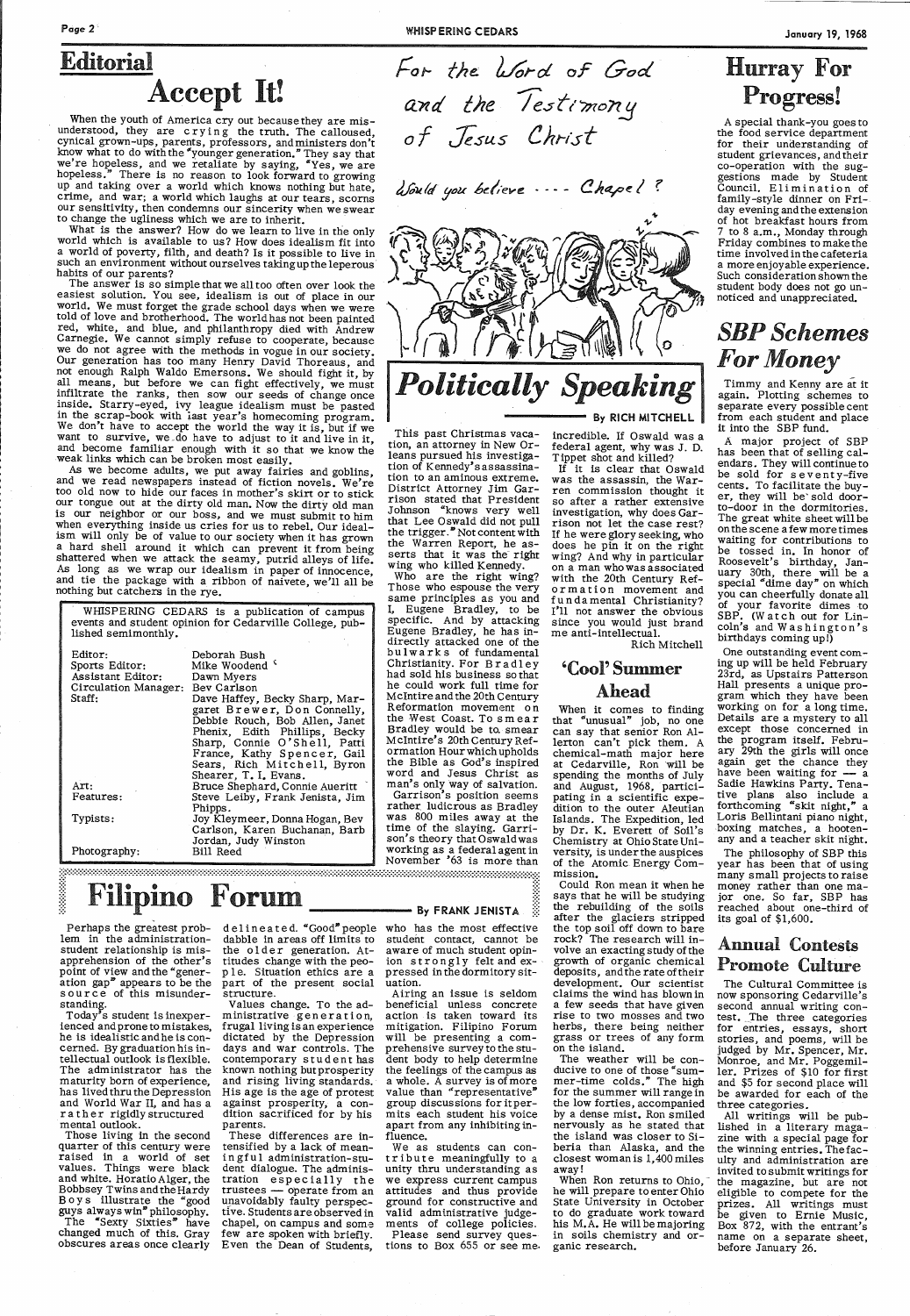## January 19, 1968 WHISPERING CEDARS,·

As a result of the college's<br>aim of providing every stu-<br>dent with the best education<br>attainable and commensurate<br>with each student's desire<br>for a fine college education<br>and subsequent striving to<br>attain such, it is only n jority must scrape and dig<br>just to get the A's. Their<br>efforts do not go unreward-<br>ed, however, as they are<br>awarded just and due honor<br>for their faithfulness. That<br>reward is inclusion on the<br>Dean's List or Dean's Honor<br>List success.

It is not easy to grasp and maintain a spot on the Dean's<br>Lists. There are, of course,<br>a number of regulations governing who is selected and who isn't.

Following are the requirements for the Dean's Honor<br>List and the Dean's list for<br>the first quarter of this year<br>and those who qualified.

#### dean's honor list

Requirements:<br>1. A student must have a

3.75 grade point average.<br>2. A student must have no grade for the quarter lower than a "B".

3. A student must carry a minimum of 12 quarter hours<br>of college work.<br> $-4$ . A student must com-<br>plete every course he is

4. A student must complete every course he is<br>taking by the end of the quar-<br>ter when grades are turned<br>in by the faculty. Any grade<br>of "incomplete" will preclude a student's candidacy forthe<br>Dean's Honor List.

> Requirements: 1. A student must be car rying at least 12 quarter hours. 2. A student must main tain a 3.25 average for the quarter. 3. There must be no "incomplete" in any course. Betty Abernathy

Barbara Abuhl Richard Adams Lyle Anderson Joanna Barcus James Berry Calvin Biddle Janice Boblitt Darwin Boertje Janice Brock Janice Brock Lynn Brock Carolyn Homan Brown



 Jennifer Field Mark Flint Gary Fowler Mark Frields Sonya Gordey Sonya Gordey<br>Esther Greenwood Barbara Grosh Donna Hamilton Ruth Hardy Carol Hare Kirk Heldreth Sherrill Hesler Raymond Heyer Robert J. Hoffman<br>Linda Holloway Linda Holloway<br>William Jefferies Patricia Jenkin Kathy Johnson<br>Francis Jones Verna Jones Barbara Jordan David Kearney Michael Kintz Eileen Knott Arthur Koogler Karen Kunselman Ann Kusumoto Nancy Leapline Nancy Leapline<br>Darlene Lewis Kathleen Lloyd Tanis McDaniel Pamela Mansker Paul Margraff Beverlee Mason Douglas Merriman Richard Mitchell Beverly Mix Alice Moorman Joyce Motts James Murphy<br>Dawn Myers Suzanne O'Shell Calvin Packard Suzanne Paige<br>James Phipps Alberta Plate Donna Preston Nedra Price Suzy Rader Susan Ray Ben Rooke Deborah Rouch Saundra Russell Roy Schisler Sandra Schlechty Marlene Schonscheck Elaine Schulte Norma Schwarm Jeff Seeley Byron Shearer Edward Smelser David Southwell Connie Stevenson Carol Stewart Fred Stickel Dennis Stillwell Glenda Stumbo



Rebecca Baker Janet Beesley Tom Biller Patricia Boyd Joyce Brookhart Preston Butcher Hugh Campbell<br>Carmen Cianfrani Cherrill Collins Donna Daab Wilbur Eifert Sara Empet<br>Jean Fawley<br>Patricia France Sheryl Ginaven Darry Griffis David Haffey<br>Karen Hamilton Jane Harris Jane Hess Linda Hoffman Donna Hogan<br>William Hughes<br>Robert Hunter Dianna Hutchison Frank Jenista Ruth Jenista Val Jensen Elaine Johnson David Jones Donna Kincannon Jaris Knapp Gary McDowell Ronald Meyers Joan Miller Priscilla Miller Claire Mogle Philip Mohler Kenneth Muck Ernest Music Charlotte Nash Richard Ostella Lynn Podhaski Mary Reed Judith Rehn Lynn Rohm Bonnie Rose Gail Sears Dean Seigneur Sharon Tallman Verna Tallmon Nancy Towle David Wall Patricia Whitaker Cynthia Zickefoose

It looks like it will be a long time before you will be able to put away your wool toga! But time will fly faster if you get involved in the fol-<br>lowing activities planned by the Greek literary societies.<br>Alpha Chi is sponsoring a<br>Talent Show on February 2,<br>featuring some of your tal-<br>ented classmates. Lynnette<br>Marsh was chosen as Alpha<br>Chi Sweetheart and will reign<br>on Cedar Day in May.<br>Plan to

Show at Wren's in Spring-<br>field. Next month they will have initiation for freshmen<br>and new students who are now<br>eligible to join. Prospective in embers of<br>Kappa Delta Chi were enter-

#### Dean's List

The wife who attends Ce-<br>darville College or whose husband is a student here<br>automatically becomes a automatically becomes a<br>member of the club. There are presently approximately sixty members. The club's officers are: president, Mar-<br>lene Nichols; vice president, Barbara Hamilton; and sec-<br>retary-treasurer, Sharon Biestline. The organization is sponsored by Mrs. Elmore and Mrs. Reed.

The meetings consist of Bible study and helpful ideas for the young married women. They have sponsored rumand cookies at Homecoming, and have given the college office equipment and supplies for the kitchen and the new library.

Stanley Brown Deborah Bush Roxanne Butler , Audrey Cady Kenneth Cole Joy Conant Roger Cook Robert Cosgray Charles Curcio Mary Curtis Rebekah Decker Karen Donaldson Shirley Dufford David Durham Brian Edwards Harry Elliott Paul Entner Jean Eveland

> Added to its heavy schedule will be the guest appearance<br>of the choir on television<br>station WLWD in Dayton on the Sunday morning Tele-<br>Bible Time program. The show will be aired on Channel 2 in living-color.

Repairs V • W Serviced Phone 7 66-3711 SMITH'S HOME-STYLE BAKERY 78 W. Main, Xenia 372-1301 Bond Box & Music Center XENIA Phone 372-3331 Big Wheel Restaurant "Where College Friends Meet and Eat" Cedarville 6 AM-10 PM-Mon.-Sat.<br>7 AM-4 PM-Sunday 766-5220 Gwendolyn Stewart<br>Fred Stickel JoAnn Strychalski<br>Glenda Stumbo Richard Taylor Dale Thompson Beverly Vincent Keith Wagner Diana Ward Loren Welch Leah Whitney Judy Winston Catherine Zwiesler CAMERA SHOP 34 WMAIN ST. XENIA.OHIO operates on a limited budget<br>with much of its expansion<br>dependent upon don at ions.<br>The cost of staffing the sta-<br>tion professionally with iden-<br>tical programming has been<br>estimated at nearly \$45,000<br>annually. and Lucille's Beauty and Gift Shop 68-70 W. Main Xenia HARNER'S CEDARVILLE SUPER YALU MARKET Meats – Produce – Groceries PHONE SO 6·1201

tained at a tea Monday night.

## Student Wives Give Aid to CC

#### By CONNIE O'SHELL

The Student Wives' Club is an organization begun over<br>ten years ago to help pro-<br>mote Christian fellowship<br>among student wives.

#### WCDR Outlay -

CONTINUED FROM PAGE 1 without pay. The station

## **Honor to Intellectuals**

#### Full Season For Choir Members By PATTI FRANCE

"Be not weary in well do-<br>ing" will be the sustaining<br>admonition for the college<br>choir in the next two quar-<br>ters, for besides the hun-<br>dreds of miles to travel and the fourteen concerts to give<br>on choir tour during the quar-<br>ter break in March, seven-<br>teen more concerts and at<br>least one television appearance await the choir after its return from tour. This year the choir will travel east, of-<br>fering concerts in such ex-<br>citing locales as New York city, Washington, D. C., and<br>Atlantic City. The tour rep-<br>ertoire is composed of twelve<br>choral numbers, including<br>several hymn arrangements<br>as well as works by clasas well as works by clas-<br>sical composers and contemporary writers.<br>The choir will have only a

short time to catch its breath<br>after a tiring tour before it<br>launches outons everal more<br>engagements which include a launches out on several more Sunday afternoon at the Leb-<br>anon State Prison, a prayer meeting in Dayton, and week-<br>end trips in April and May to<br>New York, Pennsylvania and<br>In di an a. Undoubtedly, the<br>most important choir ap-<br>pearance will take place<br>March 29, when the choir will present a concert for the college family in Alford Audi-<br>torium.